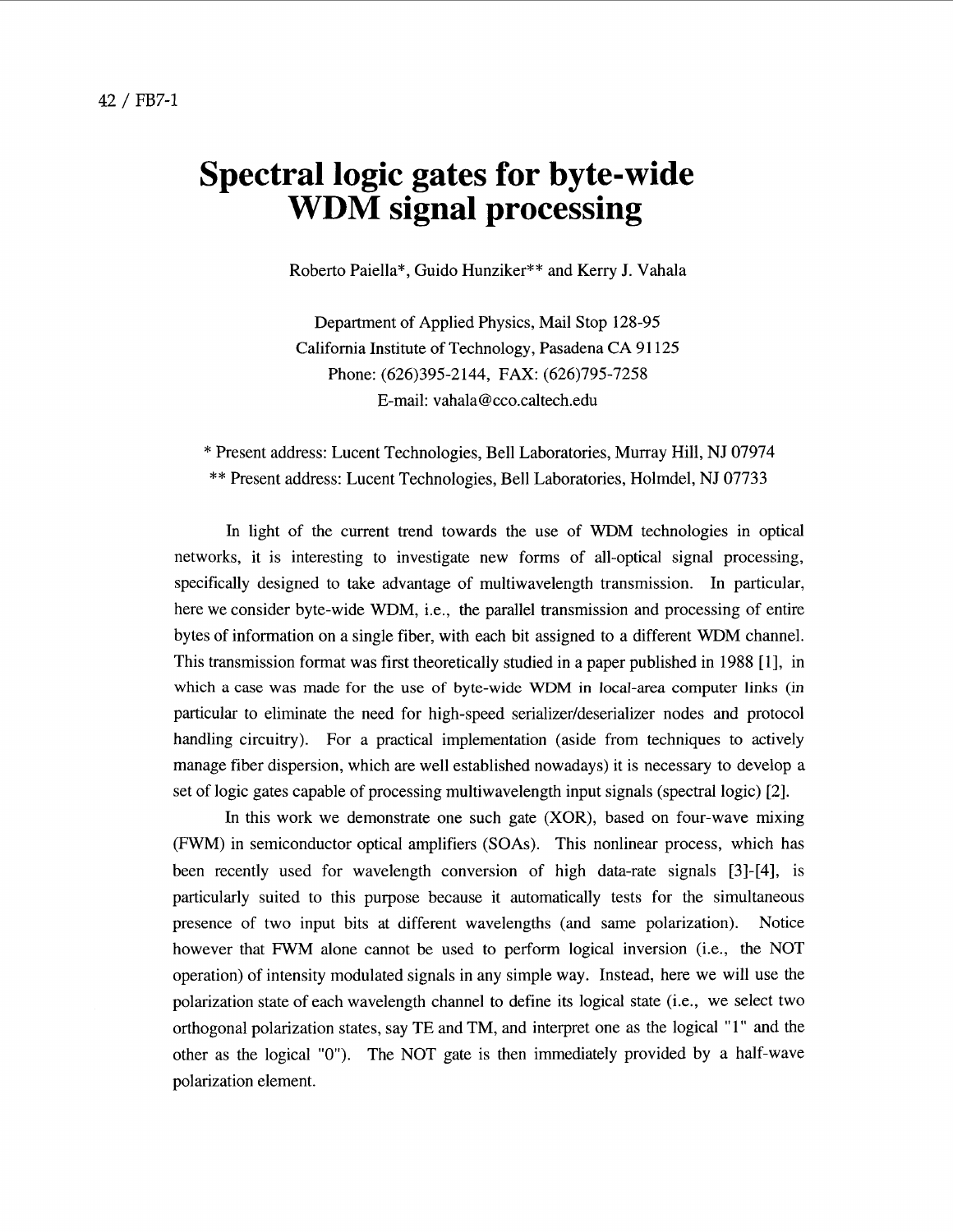Conceptually, the construction of a FWM spectral logic gate can be divided into three main steps [2], as illustrated schematically in Fig. 1 (where we use the notation  $\lambda_C$ <sup>P</sup>, with  $P = 1$ ,  $0$  (TM, TE) denoting the polarization state of wavelength channel number C). The first step consists of resolving the optical input to the gate according to both wavelength and polarization (not shown in the figure). In the second step, some of the resulting wavelength and polarization products are inverted (i.e., their polarization is rotated by  $90^{\circ}$  with a half-wave polarization element, indicated by a solid circle in Fig. 1), in a way that depends upon the desired truth table (XOR in the case shown in the figure). Finally, these waves are coupled in two **SOAs** (the smallest number required to avoid spurious outcomes in this case), where the **FWM** conditional test function (third step) occurs. The output of the logic gate is then given by the combined output of these two **SOAs,** with the input wavelengths filtered out.



Fig.1: Schematics **of** the XOR gate (the solid circles denote polarization rotators)

The experimental setup is shown in Fig. 2, including the signal generators (upper box) and the XOR gate (lower box, shaded). The photonic programming chip is **an**  integrated circuit based on silica planar waveguide technology, in which the first two steps described above are carried out. In Fig. 3 we show experimental results at 2.5 Gbit/sec: the two upper traces are the two input signals, spaced by **3** nm in wavelength, the bottom one is the gate output (the TM component of each signal is shown). The implementation of the XOR function is clearly seen in this figure. We also performed BER measurements with one of the inputs held constant and found a power penalty of less than 2 dB. Possible applications of this set of logic gates include all-optical encryption and error detection/correction, as will be discussed.